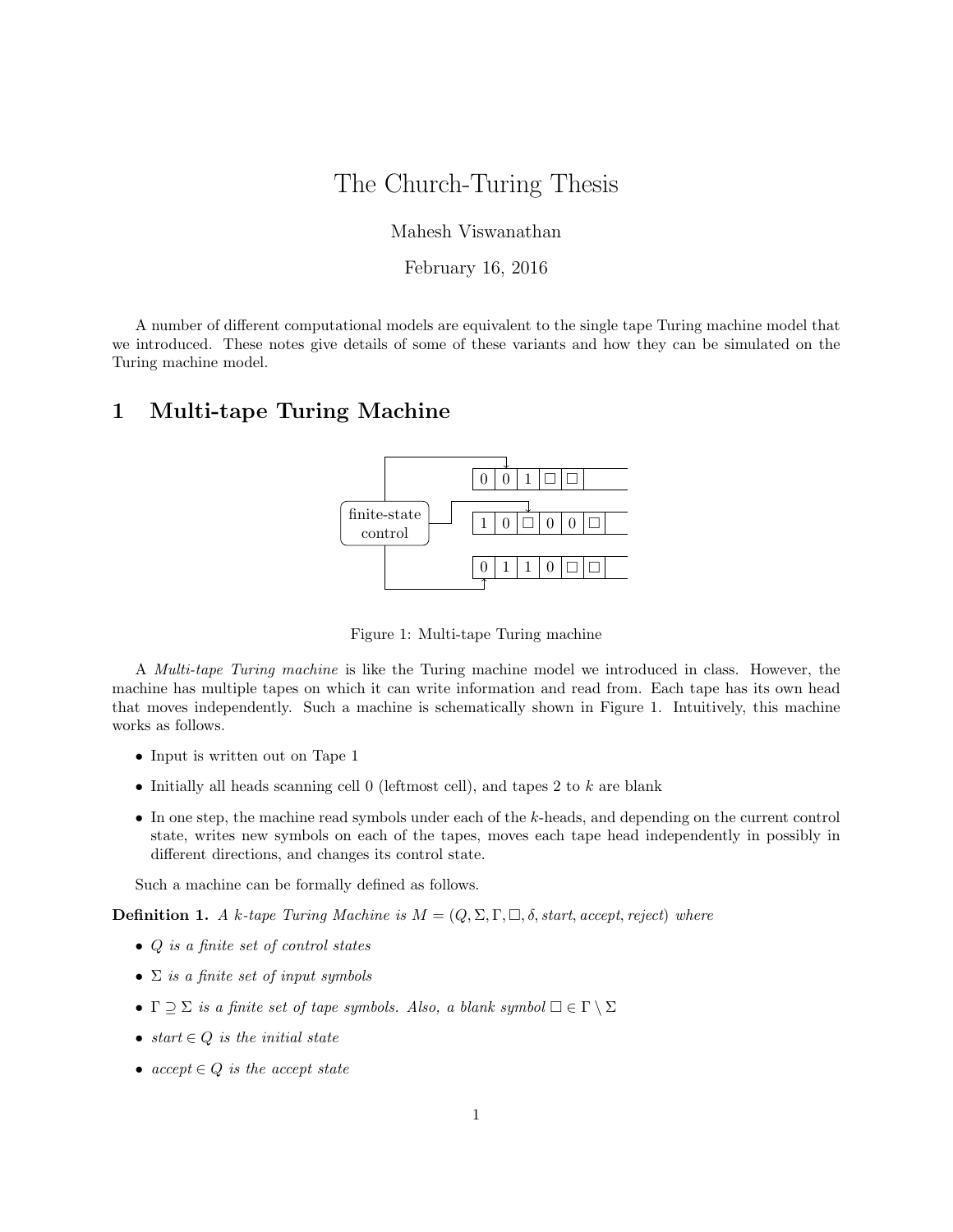- reject  $\in Q$  is the reject state; the states start, accept, and reject are assumed to be distinct states
- $\delta: (Q \setminus \{accept, reject\}) \times \Gamma^k \to Q \times (\Gamma \times \{-1, +1\})^k$  is the transition function; thus, given the current state, and the symbols read by each of the k-heads, the transition function determines what the next state will be, what should be written on each of the tapes, and in which direction to move each tape head.

As for (single-tape) Turing machines, in order to define computations, acceptance, and the language recognized, we need to identify what the configuration of such a machine is. The configuration of such a k-tape Turing machine is tuple that identifies the current state, the contents of each of k-tapes upto the rightmost non-blank symbol, and the positions of each of the tape heads. Thus, a configuraion is  $c \in Q \times (\Gamma^*)^k \times \mathbb{N}^k$ . For such a machine, the initial configuration on input w is  $(\text{start}, w, \epsilon, \ldots, \epsilon, 0, 0, \ldots, 0)$ . The formal definition of a single step based on the transition function is skipped, but is similar to the definition of a single step of a Turing machine. The machine *accepts* input  $w$  if it reaches state accept, and it rejects input w if it reaches state reject. If the machine neither accepts nor rejects on a an input (i.e., it either crashes because on the heads moves left of the leftmost cell on a particular tape, or it never stops) then the machine is said to not halt. Finally, the language recognized/accepted by  $M$  is given as  $\mathbf{L}(M) = \{w \mid w \text{ accepted by } M\}$ 

The ability of a machine to write and read from additional tapes does not increase its computational power. In other words, any decision problem solved on a k-tape Turing machine can also be solved on a single tape Turing machine.

**Theorem 1.** For any k-tape Turing Machine M, there is a single tape TM single(M) such that  $\mathbf{L}(\text{single}(M)) =$  $\mathbf{L}(M)$ .

Proof. Recall that in order to simulate the k-tape machine, the single tape machine needs to keep track of the configuration of M. That means keeping track of the state of M, storing the contents of M's tapes, and keeping track of the the position of each head. How do we do this? This requires us to address the following challenges.

- How do we store  $k$ -tapes in one?
- How do we simulate the movement of  $k$  independent heads?

We address these challenges in order.



Figure 2: Multi-tape TM M

Figure 3: 1-tape equivalent single( $M$ )

The idea behind storing multiple tapes on a single tape is to store the contents of the ith cell of each tape in the ith cell of the single tape machine. This is achieved by enlarging the tape alphabet of the single tape machine to be the cartesian product of the tape alphabet of the k-tape machine. This is illustrated in Figures 2 and 3. The other piece of information that the single tape machine needs to keep track of are the head positions of the k heads. This it will do by "marking" the cell in which a particular tapes head is positioned. This is indicated by the presence of "\*" as shown in Figure 3.

Having outlined how the single tape TM stores the  $k$ -tape contents and the  $k$  head positions, it is clear that the single tape TM can store the configuration of the k-tape machine by storing the state in its control state. We now need to address how the single tape TM can simulate a single step of the k-tape machine. To simulate a single step of the k-tape machine, we need to find what is being read by each of the k tapes. This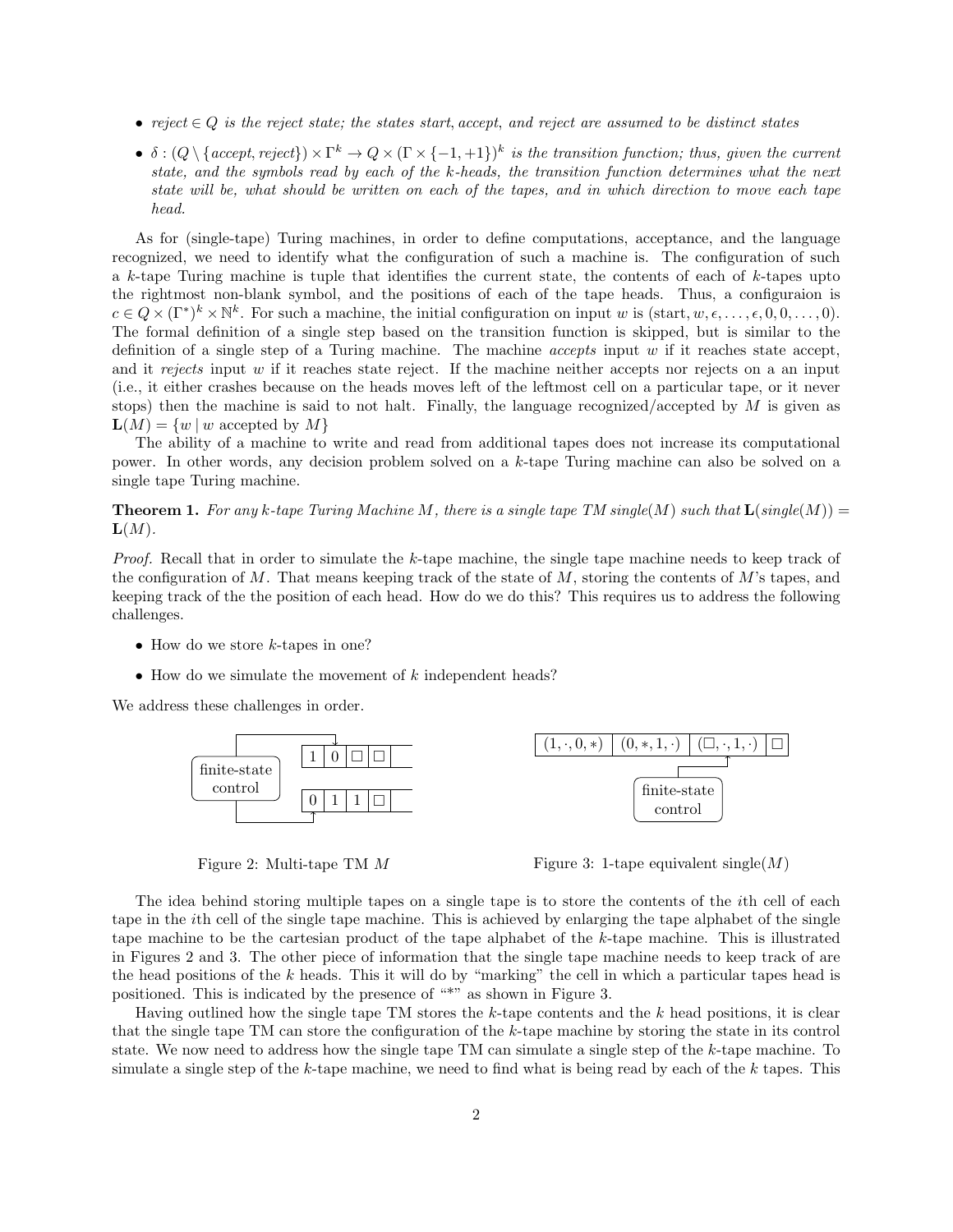can be accomplished by scanning the entire tape from left to right, and storing the contents of the cells that are marked (to indicate the presence of a tape head) in the state as we encounter them. After this scan the 1-tape TM knows what the next step of the k-tape machine will be. But in order to finish its simulation, we need to update the tape to reflect the changed contents of each of the  $k$  tapes, and determine the new head positions. This will be accomplished by a couple of scans that update the tape contents, and move the markers to indicate the new head positions on the tape.

Putting these ideas together we can see that the high-level algorithm for the 1-tape TM is as follows. On input w

- 1. First the machine will rewrite input  $w$  to be in "new" format that stores the contents of all  $k$ -tapes in each cell.
- 2. To simulate one step
	- the machine will read from left-to-right remembering symbols read on each tape, and move all the way back to leftmost position.
	- Next, it will read from left-to-right, changing symbols, and moving those heads that need to be moved right.
	- Then, it will scan back from right-to-left moving the heads that need to be moved left.

The above high-level description can be translated into a concrete set of transitions in a straight-forward (but painful) manner. To illustrate how this can be accomplished, we illustrate this process by giving a precise formal definition of this construction.

Formally, let  $M = (Q, \Sigma, \Gamma, \square, \delta, \text{start}, \text{accept}, \text{reject})$ . To define the machine single(M) it is useful to identify modes that  $\operatorname{single}(M)$  could be in while simulating M. The modes are

$$
mode = \{init, back-int, read, back-read, fix-right, fix-left\}
$$

where

- init means that the machine is rewriting input in new format
- back-init means the machine is just going back all the way to the leftmost cell after "initiallizing" the tape
- read means the machine is scanning from left to right to read all symbols being read by  $k$ -tape machine
- back-read means the machine is going back to leftmost cell after the "read" phase
- fix-right means the machine is scanning from left to right and is going to make all tape changes and move those heads that need to be moved right
- fix-left means the machine is scanning right to left and moving all heads that need to be moved left

Now single( $M$ ) = ( $Q'$ ,  $\Sigma'$ ,  $\Gamma'$ ,  $\square$ ,  $\delta'$ , start', accept', reject') where

• Recall, based on the high-level description, single( $M$ ) needs to remember a few things in its state. It needs to keep track of the current "mode"; M's state; during the read phase the symbols being scanned by each head of  $M$ ; at the end of the read phase, the new symbols to be written and direction to move the heads. Thus,

$$
Q' = \{ \text{start}', \text{accept}', \text{reject}' \} \cup (\text{modes} \times Q \times (\Gamma \times \{-1, +1, *\})^k)
$$

where start', accept', reject' are new initial, accept and reject states, respectively. "\*" is new special symbol that we will use to when placing new head positions, and can be ignored for now. Intuitively, when the mode is "read" the directions don't mean anything, and symbols in Γ will be the symbols that M is scanning. During the "fix" phases the directions are the directions each head needs to be moved, and the symbols are the new symbols to be written.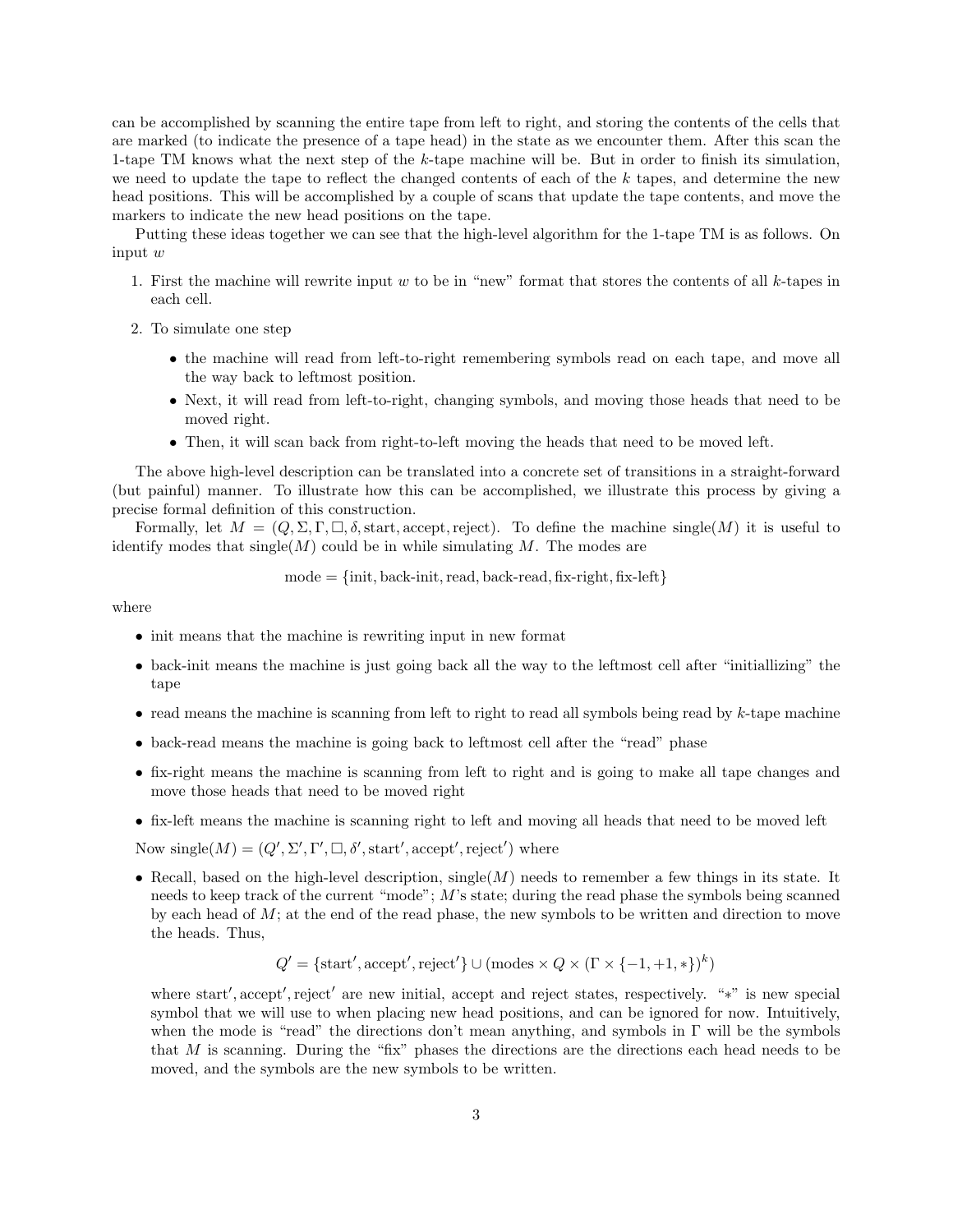- $\Sigma' = \Sigma$ ; the input alphabet does not change
- On the tape, we write the contents of one cell of each of the k-tapes and whether the head scans that position or not. Thus,  $\Gamma' = {\{\triangleright, \square\}} \cup (\Gamma \times {\{\cdot,\ast\}})^k$ , where  $\triangleright$  will be a new left-end-marker, as it will be useful for single(M) to know when it has finished scanning all the way to the left.  $\square$  as always is the blank symbol of the machine.
- The initial state, accept state and reject states are the new states start', accept', and reject'.

We will now formally define the transition function  $\delta'$ . We will describe  $\delta'$  for various cases below; for a case not covered below, we will assume our usual convention that the machine single( $M$ ) goes to the reject state reject' and moves the head right.

- **Initial State** In the first step, single(M) will move to the "initialization phase", which will write a (new) left endmarker, and rewrite the tape in the correct format for the future. Thus, from initial state start $'$ you go to a state whose "mode" is init. Since we are going to insert a new left end-marker, we need to "shift" all symbols of the input one-space to right, which can be accomplished by remembering the next symbol to be written in the state. So  $\delta'(\text{start}',a) = (\text{init}, \text{start}, a, *, 0, -1, 0, -1, \ldots, 0, -1), \triangleright);$ the symbols 0 and −1 don't mean anything (and so can be changed to whatever you please), and the ∗ remembers that when we write the next symbol all heads must be in that position.
- Initialization In the initialization phase, we just read a symbol and write it in the "new format", which means writing blank symbols for all the other tape cells, and moving right. When we scan the entire input to go back left, i.e., change mode to back-init. There are two caveats to this. First we are shifting symbols of the input one position to the right because of the left endmarker  $\triangleright$ ; so we actually write what we remembered in our state, and remember what we read in the state. Also, in the first position, we need to "place" all the heads; this is remembered because of ∗. So we have

 $\delta'(\langle \text{init}, \text{start}, a, *, 0, -1, \ldots, 0, -1 \rangle, b) = (\langle \text{init}, \text{start}, b, -1, 0, -1, \ldots, 0, -1 \rangle, (a, *, \Box, *, \ldots, \Box, *,), +1)$  $\delta'(\langle \text{init}, \text{start}, a, -1, 0, -1, \ldots, 0, -1 \rangle, b) = (\langle \text{init}, \text{start}, b, -1, 0, -1, \ldots, 0, -1 \rangle, (a, \cdot, \square, \cdot, \ldots, \square, \cdot), +1)$  $\delta'(\langle \text{init}, \text{start}, a, -1, 0, -1, \ldots, 0, -1 \rangle, \Box) = (\langle \text{back-unit}, \text{start}, 0, -1, \ldots, 0, -1 \rangle, (a, \cdot, \Box, \cdot, \ldots, \Box, \cdot), -1)$ 

Ending Initialization After we have rewritten the tape, we move the head all the way back, and move to the next phase which is "reading". Here, the fact that we wrote a left end-marker will be useful in realizing, when we have gone all the way back. So formally,

> $\delta'(\langle \text{back-init}, \text{start}, 0, -1, \ldots, 0, -1 \rangle, b) = (\langle \text{back-unit}, \text{start}, 0, -1, \ldots, 0, -1 \rangle, b, -1)$  $\delta'(\langle \text{back-init}, \text{start}, 0, -1, \ldots, 0, -1 \rangle, \triangleright) = (\langle \text{read}, \text{start}, 0, -1, \ldots, 0, -1 \rangle, \triangleright, +1)$

where  $b \neq \infty$ 

- Reading Here we scan the tape to the right, and whenever we encounter a position, where there is a tape head (i.e., a ∗ in the appropriate position), we will remember that symbol in the state. When we reach the right end (i.e., read a  $\square$ ), we know all the information to determine the next step of M. We will remember the new symbols to right and directions of the head in the state, and move to the next phase back-read where we just go back all the way to the left end. These two cases are formally given as
	- Suppose the current state is  $P = \langle \text{read}, q, a_1, d_1, \ldots, a_i, d_i, \ldots, a_k, d_k \rangle$ , and we read a symbol  $X = (b_1, h_1, \ldots, b_i, h_i, \ldots, b_k, h_k)$ , where if  $h_i = *$  that means that the *i*th tape head is read this position, and if  $h_i = \cdot$  then the *i*th tape head is not reading this position. Thus,

$$
\delta'(P, X) = (\langle q, a'_1, d_1, \dots, a'_i, d_i, \dots, a'_k, d_k \rangle, X, +1)
$$

where  $a'_i = a_i$  if  $h_i = \cdot$  and  $a'_i = b_i$  if  $h_i = *$ .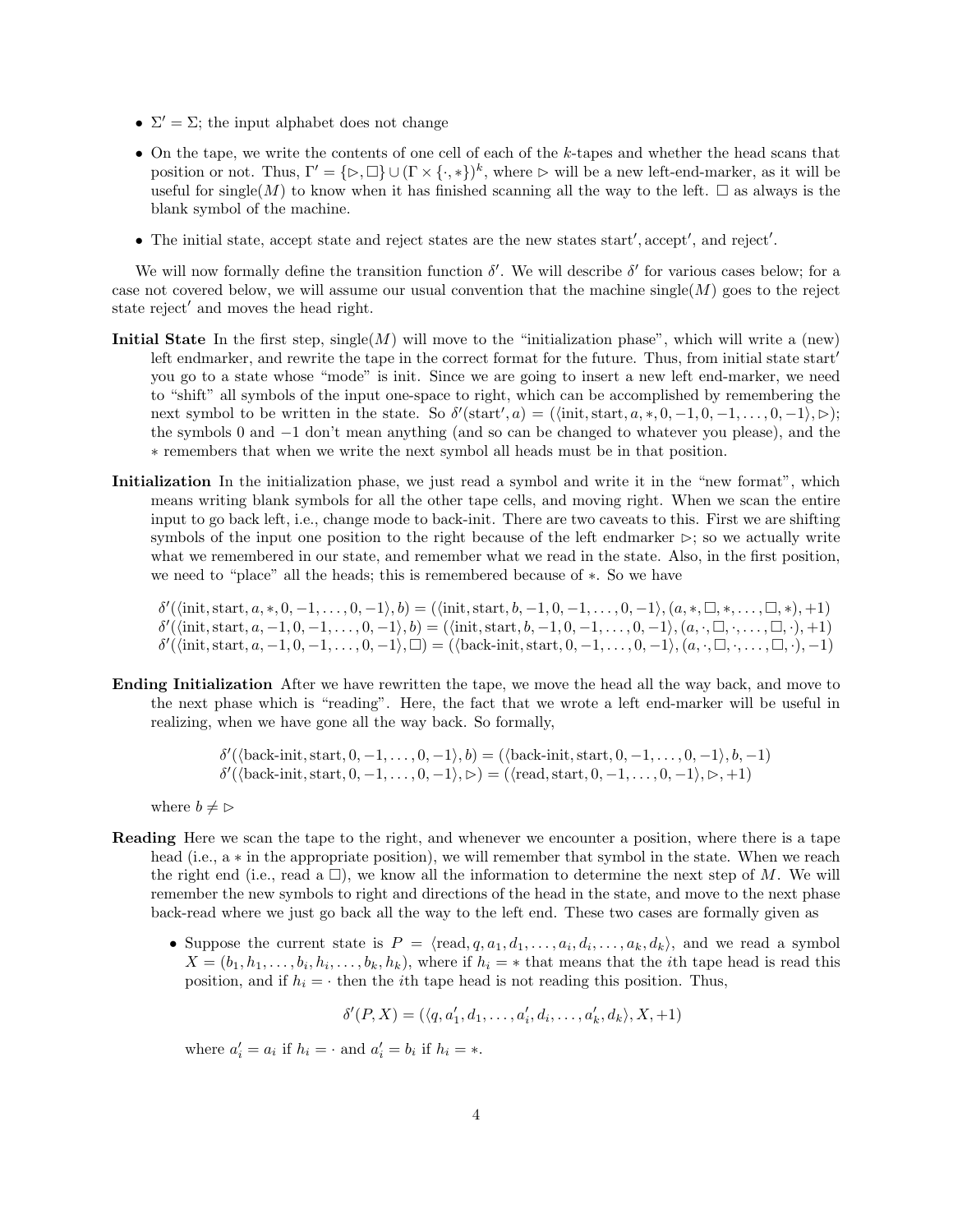• Suppose the current state is  $P = \langle \text{read}, q, a_1, d_1, \ldots, a_i, d_i, \ldots, a_k, d_k \rangle$ , and we read  $\Box$ . This means we have finished scanning and all the symbols  $a_i$  are the symbols that are being read by  $M$ , and its state is q. So suppose M's transition function  $\delta$  says

$$
\delta(q, a_1, a_2, \dots, a_k) = (q', b_1, d'_1, \dots, b_k, d'_k)
$$

That is, it says "replace symbol  $a_i$  on tape i by  $b_i$  and move its head in direction  $d_i''$ . Then

 $\delta'(P, \Box) = (\langle \text{back-read}, q', b_1, d_1', \dots, b_k, d_k' \rangle, \Box, -1)$ 

So the new state of  $M$ , symbols to be written and direction of heads in stored in the state and we go back.

Ending Reading After reading and determining the next step, we move the head all the way back, and move to the next phase which is fixing the tape to reflect the new situation. Here, the fact that we wrote a left end-marker will be useful in realizing when we have gone all the way back. So formally,

```
\delta'(\langle \text{back-read}, q, a_1, d_1, \ldots, a_k, d_k \rangle, b) = (\langle \text{back-read}, q, a_1, d_1, \ldots, a_k, d_k \rangle, b, -1)\delta'(\langle \text{back-read}, q, a_1, d_1, \ldots, a_k, d_k \rangle, \triangleright) = (\langle \text{fix-right}, q, a_1, d_1, \ldots, a_k, d_k \rangle, \triangleright, +1)
```
where  $b \neq \rhd$ .

- Right Scan of Fixing In this phase we move all the way to the right. Along the way, we change the symbols to new symbols, wherever the old heads were, and move all heads that need to be moved right. To move a head right, we will use "∗" in the state to remember that the old head position of the tape is in current cell, and it needs to be moved to the next cell. Finally, there is the boundary case of moving the head on some tape to right of the rightmost non-blank symbol on any tape. We will capture these cases formally.
	- Let the current state of single(M) be  $P = \langle$  fix-right,  $q, a_1, d_1, \ldots, a_k, d_k \rangle$  and let the symbol being read be  $X = (b_1, h_1, \ldots b_k, h_k)$ . In such a situation, single(M) will move to state  $P' =$  $\langle$ fix-right, q, a<sub>1</sub>, d'<sub>1</sub>,..., a<sub>k</sub>, d'<sub>k</sub> $\rangle$ , move +1 and write  $X' = (b'_1, h'_1, \ldots, b'_k, h'_k)$ . P' and X' are determined as follows. If  $h_i = *$  (that is, tape i's head was here) and  $d_i = +1$  then  $b'_i = a_i$  (write new symbol),  $h'_i = \cdot$  (new head is not here), and  $d'_i = *$  (remember to put head in next cell). If  $h_i = *$ and  $d_i = -1$  then  $b'_i = a_i$  (write new symbol),  $h'_i = h_i$  (defer head movement to next phase), and  $d'_i = d_i$ . If  $h_i = \cdot$  and  $d_i = *$  (i.e., we remember new head position is here) then  $b'_i = b_i$  (don't change symbol),  $h'_i$  = \* (new head is here), and  $d'_i = +1$  (this was the original direction). If  $h_i = \cdot$ and  $d_i \neq *$  then  $b'_i = b_i$  and  $d'_i = d_i$ .
	- Consider the case when the state is  $P = \{\text{fix-right}, q, a_1, d_1, \ldots, a_k, d_k\},\$  and  $\Box$  is on the tape. There are two possibilities. If  $d_i \neq *$  for every i then we move to state  $P' = \langle$  fix-left,  $q, a_1, d_1, \ldots q_k, d_k \rangle$ , write  $\Box$  and move -1. On the other hand, suppose there is some i such that  $d_i = *$ . Then we move to state  $P' = \langle \text{fix-right}, q, a_1, d'_1, \dots a_k, d'_k \rangle$ , move +1 and write  $X' = (b'_1, h'_1, \dots b'_k, h'_k)$ , where X' and P' are given as follows. First  $b'_i = \Box$  for all i. Next, if  $d_i = *$  then  $h_i = *$  and  $d'_i = +1$ . On the other hand if  $d_i \neq *$  then  $h'_i = \cdot$  and  $d'_i = d_i$ .
- Left Scan of Fixing In this phase we move all the way to the left, and along the way we move all the head positions that needed to be moved left. These changes are similar to the case of moving heads to the right, except for the case when moving a head left from the leftmost position.
	- Let the current state of single(M) be  $P = \langle f_{i} \mathbf{x} \cdot \mathbf{left}, q, a_1, d_1, \ldots, a_k, d_k \rangle$  and let the symbol being read be  $X = (b_1, h_1, \ldots b_k, h_k)$ . In such a situation, single(M) will move to state  $P' =$  $\langle$ fix-left,  $q, a_1, d'_1, \ldots, a_k, d'_k \rangle$ , move  $-1$  and write  $X' = (b_1, h'_1, \ldots, b_k, h'_k)$ . P' and X' are determined as follows. If  $h_i = *$  and  $d_i = -1$  (that is this tape's head needs to be moved left) then  $h'_i = \cdot$  (new head is not here), and  $d'_i = *$  (remember to put head in next cell). If  $h_i = *$  and  $d_i = +1$  then  $h'_i = h_i$  and  $d'_i = d_i$  (don't do anything since we already handled the right moves). If  $h_i = \cdot$  and  $d_i = *$  (i.e., we remember new head position is here) then  $h'_i = *$  (new head is here), and  $d'_i = -1$  (this was the original direction). If  $h_i = \cdot$  and  $d_i \neq *$  then  $h'_i = h_i$  and  $d'_i = d_i$ .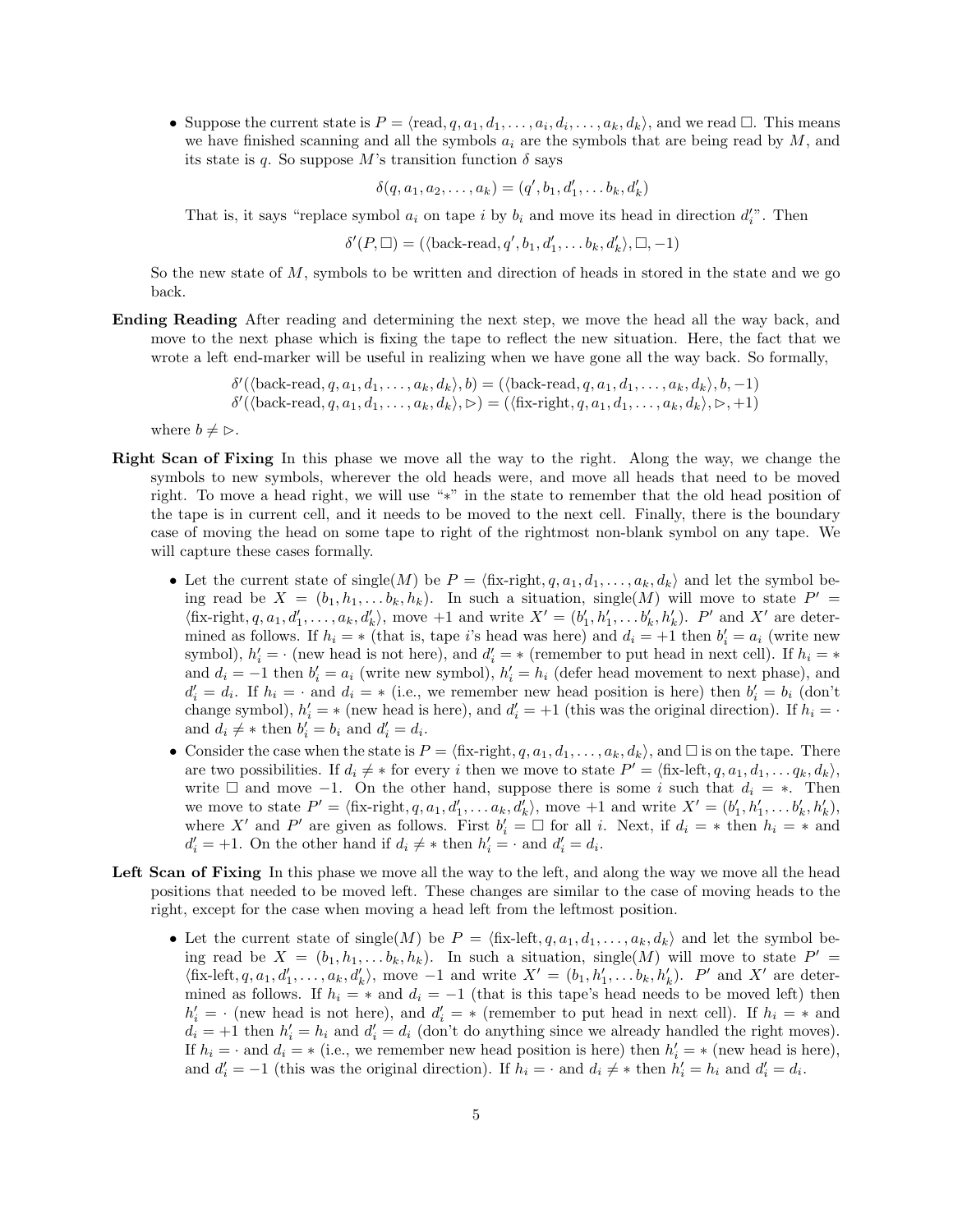- Now we consider the case when we finish the left scan, i.e., the symbol being read is  $\triangleright$ . Let the state be  $P = \langle fix\text{-left}, q, a_1, d_1, \ldots, a_k, d_k \rangle$ . Now there are two possibilities. Either there are no pending left moves, i.e.,  $d_i \neq *$  for all i, or there is a pending left move  $d_i = *$  for some i. In the first case, we fixed all the moves correctly, and so we move to state  $P' = \langle \text{read}, q, a_1, d_1, \ldots, a_k, d_k \rangle$ , write  $\triangleright$ , and move  $+1$ , and start simulating the next step. In the second case, we need to re-mark some head positions (since on left moves from the end of the tape, we stay there). We will do this in two steps. First single(M) will remain in state P, write  $\triangleright$ , and move +1. In the next step, the transitions already defined, will place the heads correctly, move left in a state without pending head moves to read  $\triangleright$  and will be handled by the previous case.
- **Acceptance/Rejection** If M accepts/rejects (i.e., its state is accept or reject) then single(M) will move to its accept/reject state.
	- $\delta'(\langle \text{read}, \text{accept}, a_1, d_1, \ldots, a_k, d_k \rangle, b) = (\text{accept}', b, -1)$  $\delta'(\langle \mathrm{read}, \mathrm{reject}, a_1, d_1, \ldots, a_k, d_k \rangle, b) = (\mathrm{reject}', b, -1)$

 $\Box$ 

## 2 Nondeterministic Turing Machines

The Turing machines we have considered thus far (whether it being single tape or multi-tape) are *determin*istic machines — at each step, there is one possible next state, symbols to be written and direction to move the head, or the TM may halt. In contrast, we could consider *nondeterministic* machines where in each step the future is not determined. That is, at each step, there are finitely many possibilities.

**Definition 2.** Formally, a nondeterministic Turing machine (NTM) is  $M = (Q, \Sigma, \Gamma, \Box, \delta, start, accept, reject)$ , where

- $Q, \Sigma, \Gamma, \Box$ , start, accept, reject are as before for the 1-tape deterministic machine
- $\delta : (Q \setminus \{accept, reject\}) \times \Gamma \rightarrow \mathcal{P}(Q \times \Gamma \times \{-1, +1\})$

Once again we need to define configurations, and computations of an NTM. A configuration of a nondeterministic TM is exactly the same as that of a 1-tape TM. So are notions of starting configuration and accept- $\text{ing/rejecting/haltung configurations. A single step} \Rightarrow \text{is defined similarly}$   $-(q, X_0X_1 \cdots X_{i-1}X_i \cdots X_n, i) \Rightarrow$  $(p, X_0X_1 \cdots X_{i-1}Y \cdots X_n, i+d)$ , if  $(p, Y, d) \in \delta(q, X_i)$ . w is accepted by M, if from the starting configuration with  $w$  as input,  $M$  reaches an accepting configuration, for some sequence of choices at each step. Finally,  $\mathbf{L}(M) = \{w \mid w \text{ accepted by } M\}$ 

Surprisingly, like for NFAs, nondeterminism does not provide any additional computational power.

**Theorem 2.** For any nondeterministic Turing Machine M, there is a (deterministic) TM det(M) such that  $\mathbf{L}(\det(M)) = \mathbf{L}(M).$ 

Proof. When we translated a NFA to DFA, the DFA kept track of all possible active threads of the NFA; this idea does not generalize very easily. Instead,  $\det(M)$  will simulate M on the input by simulating M on each possible sequence of computation steps that  $M$  may try in each step.

In order understand this approach it is useful to consider nondeterministic computation on an input. Recall that any nondeterministic computation can be though of as a tree, where each path correstponds to one of the possible "active threads". This is shown in Figure 4. If  $r = \max_{q,X} |\delta(q,X)|$  then the runs of M can be organized as an r-branching tree.  $c_{i_1i_2\cdots i_n}$  is the configuration of M after n-steps, where choice  $i_1$  is taken in step 1,  $i_2$  in step 2, and so on. Input w is accepted iff ∃ accepting configuration in tree.

The idea behind constructing the deterministic machine is that  $\det(M)$  will search for an accepting configuration in computation tree by exploring the tree along each path. The configuration at any vertex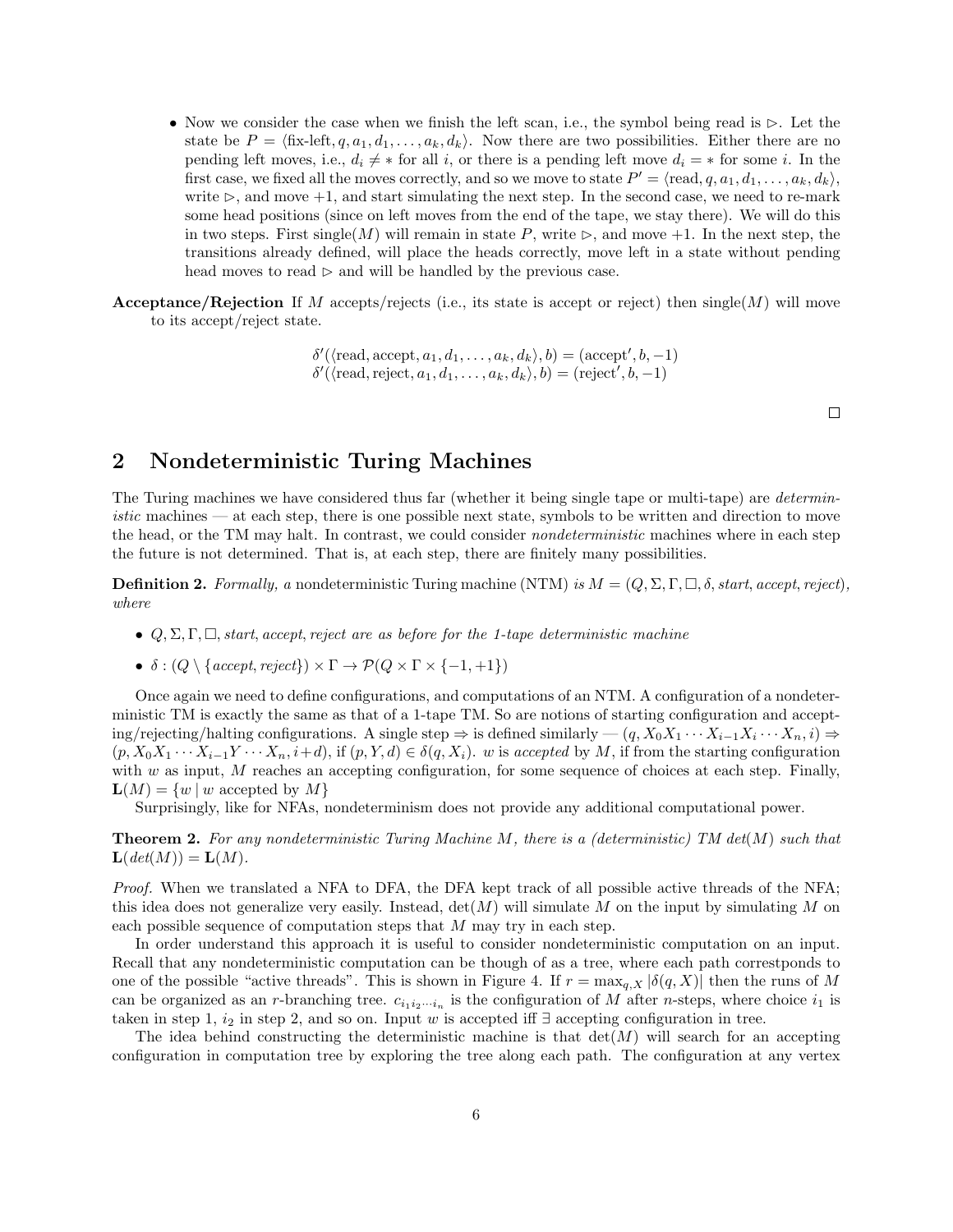

Figure 4: Computation of a nondeterministic machine. Each path in the tree corresponds to the sequence of steps on one of the active threads of the machine.

can be obtained by simulating  $M$  on the appropriate sequence of nondeterministic choices. Since the tree may potentially be infinite, if w is not accepted,  $det(M)$  may not terminate.

We now give more details about the machine  $\det(M)$ .  $\det(M)$  will use 3 tapes to simulate M (note, multitape TMs are equivalent to 1-tape TMs)

- Tape 1, called *input tape*, will always hold input  $w$
- Tape 2, called *simulation tape*, will be used as  $M$ 's tape when simulating  $M$  on a sequence of nondeterministic choices
- Tape 3, called *choice tape*, will store the current sequence of nondeterministic choices

 $\det(M)$  will carry out the following steps.

- 1. Initially: Input tape contains  $w$ , simulation tape and choice tape are blank
- 2. Copy contents of input tape onto simulation tape
- 3. Simulate M using simulation tape as its (only) tape
	- (a) At the next step of M, if state is q, simulation tape head reads X, and choice tape head reads i, then simulate the *i*th possibility in  $\delta(q, X)$ ; if *i* is not a valid choice, then goto step 4
	- (b) After changing state, simulation tape contents, and head position on simulation tape, move choice tape's head to the right. If Tape 3 is now scanning  $\Box$ , then goto step 4
	- (c) If M accepts then accept and halt, else goto step  $3(1)$  to simulate the next step of M.
- 4. Write the lexicographically next choice sequence on choice tape, erase everything on simulation tape and goto step 2.

To summarize the machine  $\det(M)$  works as follows.

- $\bullet$  det(M) simulates M over and over again, for different sequences, and for different number of steps.
- If M accepts w then there is a sequence of choices that will lead to acceptance.  $det(M)$  will eventually have this sequence on choice tape, and then its simulation M will accept.
- If M does not accept w then no sequence of choices leads to acceptance.  $det(M)$  will therefore never halt!

 $\Box$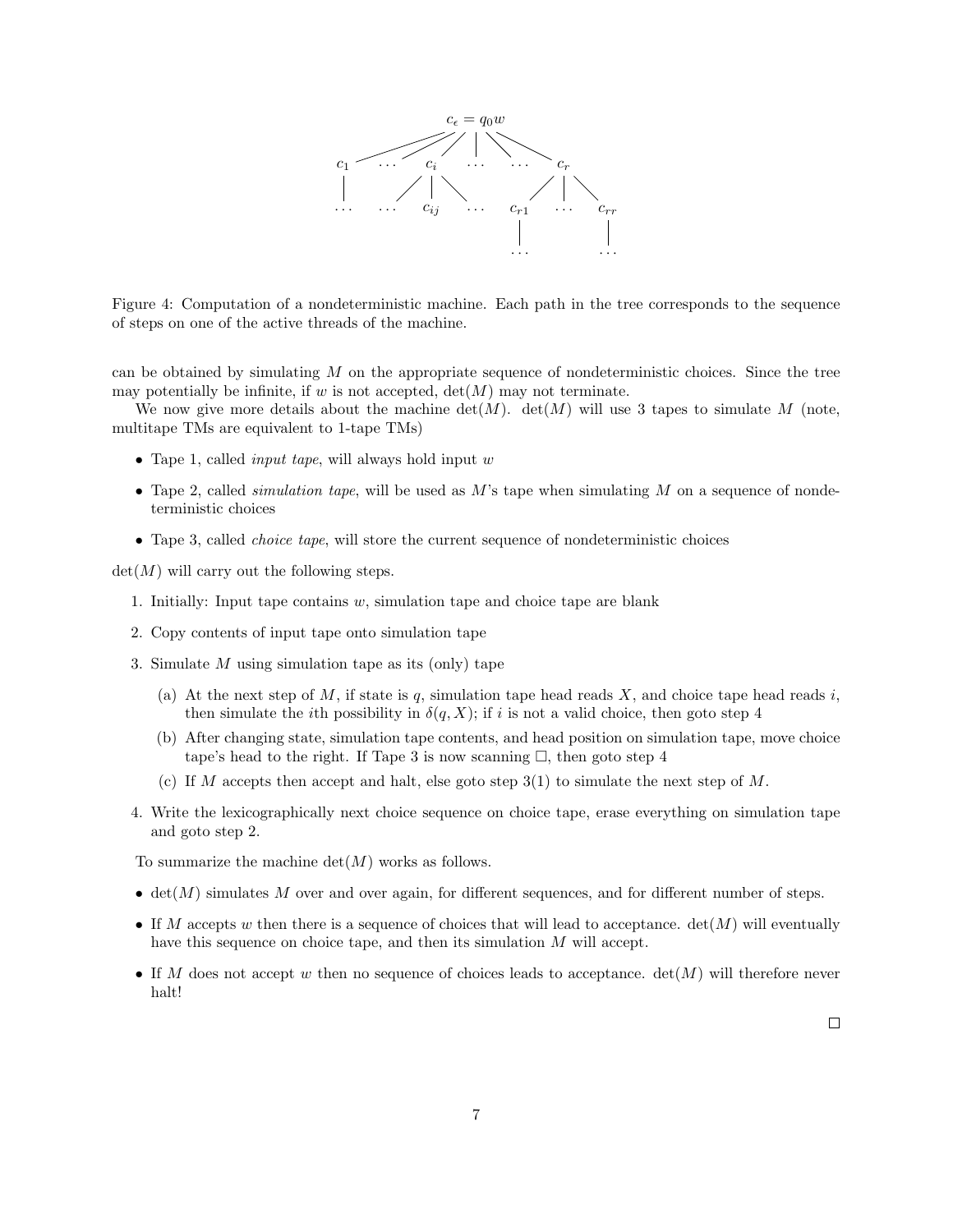## 3 Random Access Machine

Random Access Machines are an idealized model of modern computers. They have a finite number of "registers", an infinite number of available memory locations, and store a sequence of instructions or "program" in memory.

• Initially, the program instructions are stored in a contiguous block of memory locations starting at location 1. All registers and memory locations, other than those storing the program, are set to 0.

We will assume that the program consists of the following instruction set.

- add X, Y: Add the contents of registers  $X$  and  $Y$  and store the result in  $X$ .
- loadc X, I: Place the constant I in register  $X$ .
- load X, M: Load the contents of memory location  $M$  into register  $X$ .
- loadI X, M: Load the contents of the location "pointed to" by the contents of M into register X.
- store  $X$ , M: store the contents of register X in memory location  $M$ .
- jmp M: The next instruction to be executed is in location M.
- imz  $X$ , M: If register X is 0, then jump to instruction  $M$ .
- halt: Halt execution.

Once again such machines do not provide any additional computational power over the model of a 1-tape TM.

Theorem 3. Anything computed on a RAM can be computed on a Turing machine.

Proof. We outline a proof sketch. The RAM will be simulated by a multi-tape TM. In order to simulate the RAM, the TM stores contents of registers, memory etc., in different tapes as follows.

- Instruction Counter Tape: Stores the memory location where the next instrcution is stored; initially it is 1.
- Memory Address Tape: Stores the address of memeory location where a load/store operation is to be performed.
- Register Tape: Stores the contents of each of the registers.
	- Has register index followed by contents of each register as follows:  $\#$  (RegisterNumber)∗ (RegisterValue)  $\# \cdots$ For example, if register 1 has 11, register 2 has 100, register 3 has 11011, etc, then tape contains  $\#1 * 11 \# 10 * 100 \# 11 * 11011 \# \cdots$
- Memory Tape: Like register tape, store  $\# \langle \text{Address} \rangle * \langle \text{Contents} \rangle \#$ 
	- $-$  To store an instruction, have opcode,  $\langle$  arguments $\rangle$
- Work Tapes: Have 3 additional work tapes to simulate steps of the RAM

The TM will simulate the RAM as follows.

- TM starts with the program stored in memory, and the instruction location tape initalized to 1.
- Each step of the RAM is simulated using many steps.
	- Read the instruction counter tape